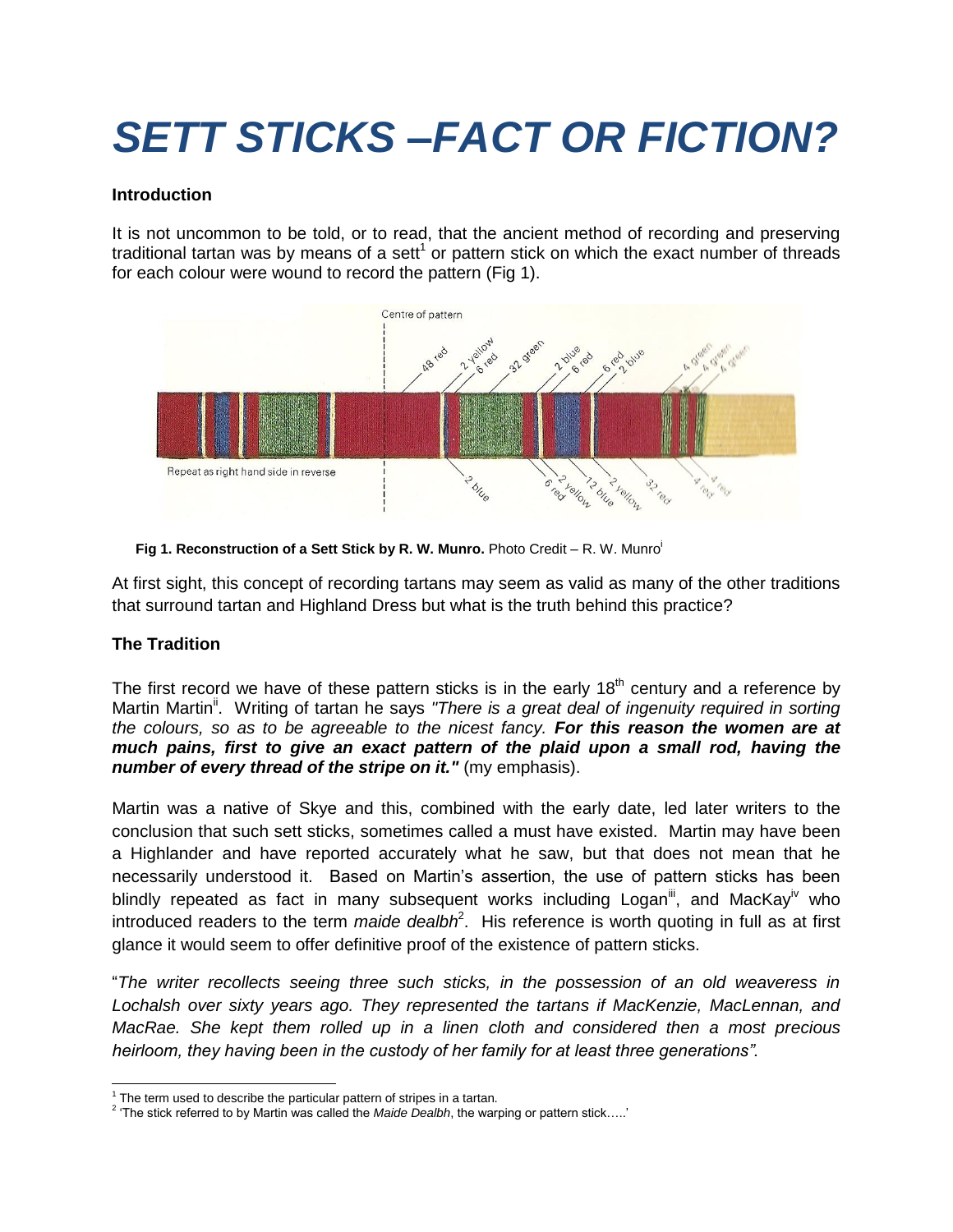Given that MacKay was born in 1869 his claim (pub. 1924) to have seen three pattern sticks *'over sixty years ago'* cannot have been correct and throws into doubt the accuracy of his writing on pattern sticks. Even had he seen what he claimed, he is unlikely to have done so much before his late teens at the earliest, say c1890, meaning that the old woman's pattern sticks were unlikely to date much before c1840. MacKay makes a number of historical claims in his book which are not borne out by the facts and this one is particularly troublesome. It's perhaps significant that the three tartans supposedly preserved by the old woman in Lochalsh were all for clans from that immediate area and this could be an example of MacKay manipulating the evidence to support his view of the historical existence of clan tartans which is discussed elsewhere in his book.

Similarly, Dunbar's comment<sup>v</sup> that very few of these sticks remain (c1955) is curious because it suggests that he thought some sett sticks survived, although he never collected or photographed an example. Nor is the term *maide dealbh* included in Dwelly's fulsome work which allegedly contained every Gaelic word and phrase<sup>vi</sup>. This lack of any actual evidence, together with my knowledge as a tartan weaver, caused me to reconsider whether Sett Sticks ever actually existed.

#### **How tartans are recorded**

In considering whether pattern sticks did in fact ever exist, one needs first to understand their supposed role and, therefore, the need for them. Martin et al state that the exact number of threads of each colour were wound on sticks in the order of the colours so as to preserve a record of each tartan. For those with no knowledge of weaving this might seem a logical way to preserve a design and the concept could have worked admirably for a simple tartan. However, as some of the more complex traditional designs were the full width of the loom this would have meant that some pattern sticks would have had to have been 26-28 inches wide. The practicalities of storing a range of pattern sticks in a small cottage where they could be accidentally damaged, eaten by moth lava or spiders, or in some other way spoilt can easily be imagined.



For most tartans a weaver simply needs access to a half repeat of the design in order to replicate it. For example, in the MacGregor tartan (Fig 2), details of the section shown by line A are all that would be needed in order to weave the design. The threadcount<sup>3</sup> W/2 K2 G8 R8 G16 R/20 represents this section  $\Box$   $\Box$  of the tartan which called a half sett or half repeat. When repeated this makes the whole pattern in the warp or long-ways threads on the loom.

**Fig 2. Line 'A' is the portion of the pattern required to reweave the tartan.** © The Author

 $3$  This is a standard weaving threadcount taken to the centre of each pivot.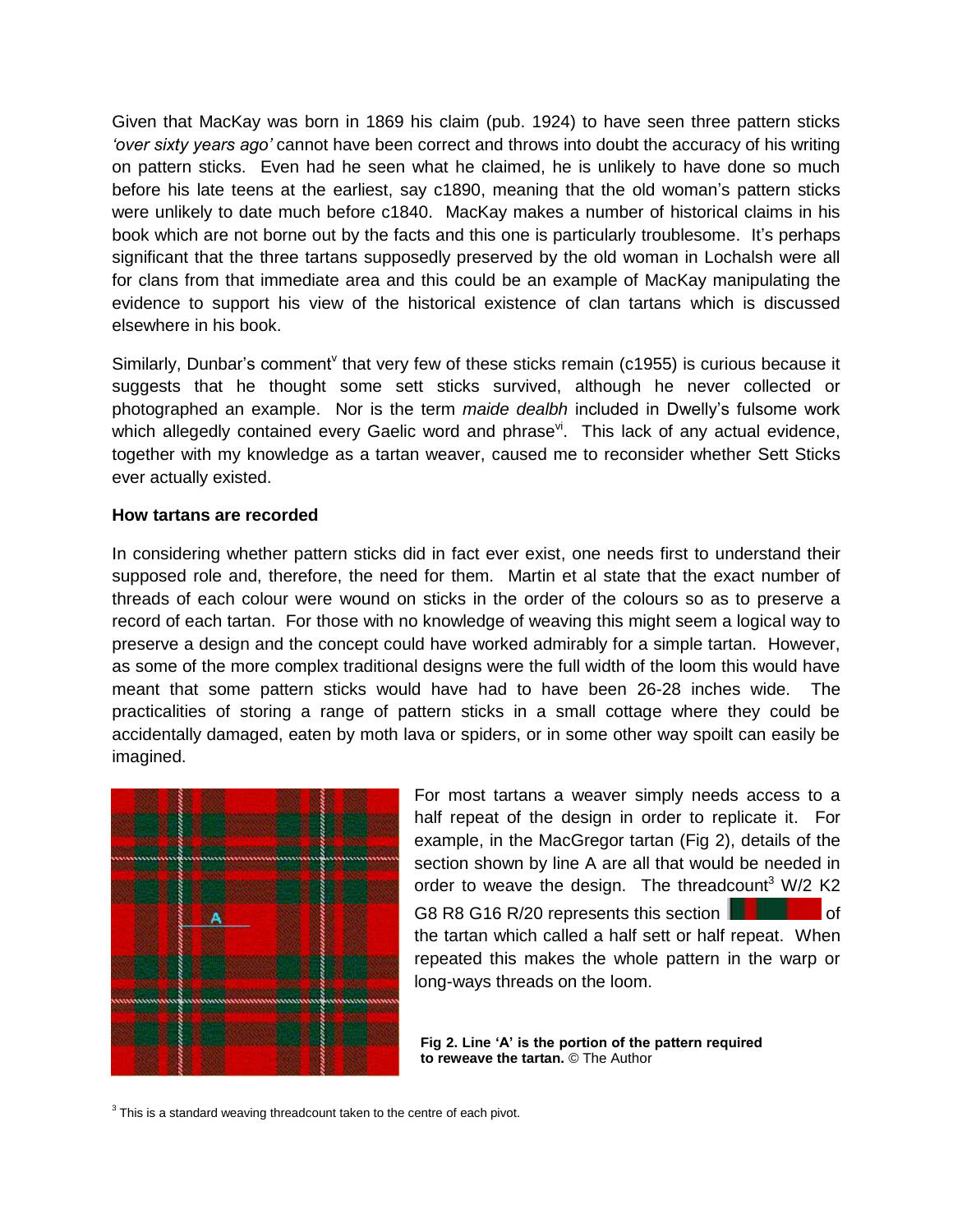As there was no standard size to a particular pattern the exact number of threads can be varied so long as the overall proportions are maintained. A weaver therefore needs to be numerate in order to fit the design to the width of the loom based on the density (quality) of the yarn and the width of the cloth combined with the desired number of repeats of the tartan across the warp. This process is more complex where the design includes a selvedge pattern<sup>4</sup>. If a weaver has to be numerate then it follows that all that was needed in order to preserve a tartan was to write down the threadcount. However, if for some reason one wanted to keep an accurate record of a particular version, including the specific rather than generic colours, then it is simplicity itself to store away a small off-cut of a previous weaving such as this  $18<sup>th</sup>$  century fragment (Fig 3) rather than undertake the time consuming and unnecessary winding of threads on a stick.



**Fig 3. Tullibardine fragment c1750 measuring 1" x 16" showing the full repeat and selvedge.** © The Author

It is therefore clear that there is no benefit in using pattern sticks and so the question arises of what could have lead Martin to state that such sticks were used in order to preserve the individual tartan designs? There are a number of stages of the weaving process where the



warp threads are arranged on sticks and pegs that Martin could easy have misinterpreted as the use of pattern sticks. Firstly, there is the winding of the warp, the process by which the warp for the desired length of the material is measured out on a series of pegs on a 'warping board'; in Gaelic this is called a *dealbh* or *dealbh ard*. This term, and the structure of a warping board, may have been the source of the term *maide dealbh*. The width of the warp is compressed to a series of stripes wound around each peg and at one end of the length the threads are crossed around three narrowly spaced pegs to form a cross with half the number of threads running each side of the central peg (Fig 4). So it is possible that Martin mistook the warping process as the method of recording the pattern.

**Fig 4. Warp wound on the warping board.** © The Author

<sup>4</sup> Selvedge patterns and selvedge marks are discussed in this **companion**  $\frac{1}{2}$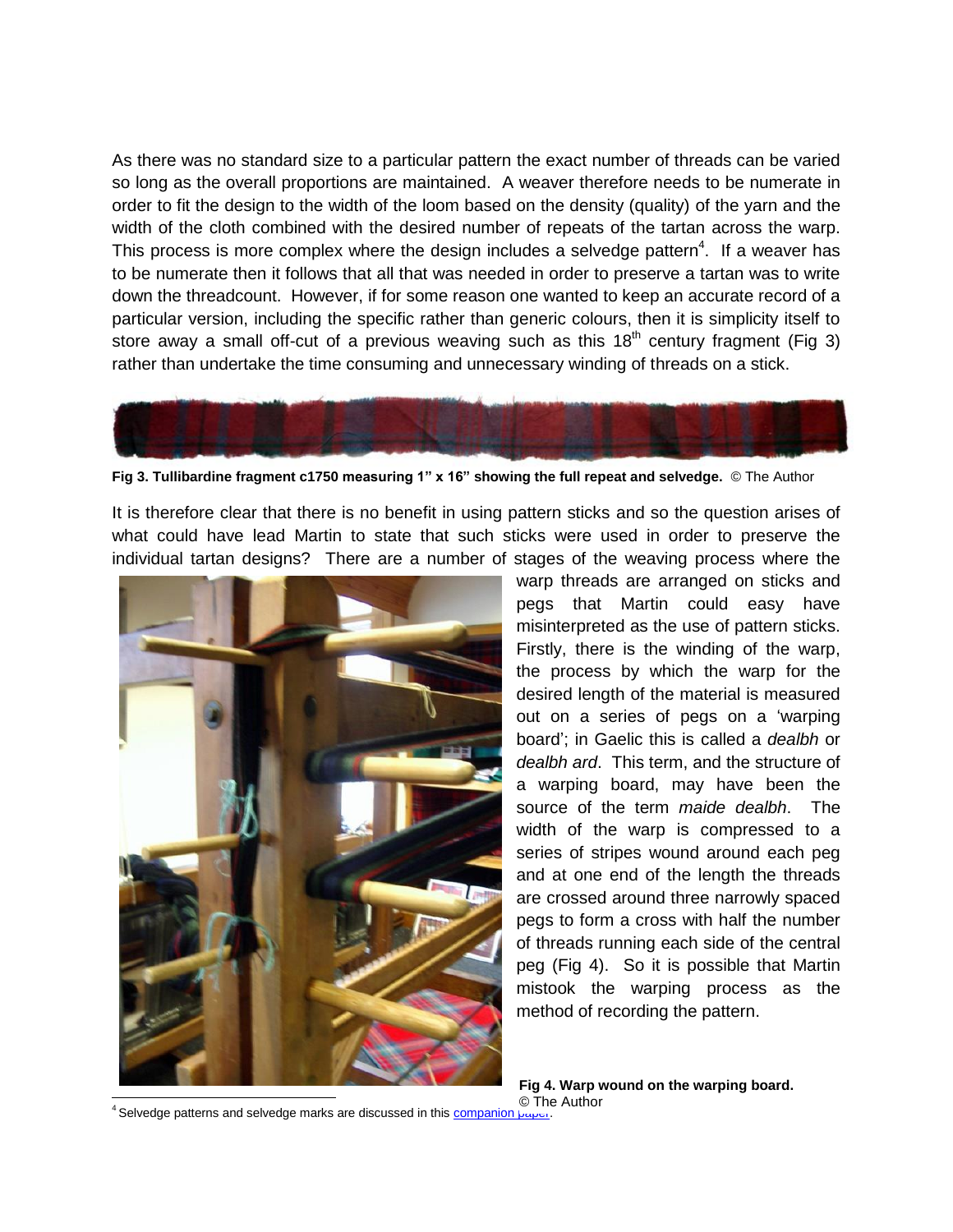Secondly, there is the procedure where the warp, having been transferred to the warp beam<sup>5</sup>, is threaded through the heddles $6$ . Generally a new warp is simply tied onto the end of the previous one and then drawn through the eye of each heddle like a form of self-threading. However, when a loom is re-set for whatever reason then the heddles have to be threaded from scratch. In either process the warp cross, the figure of eight where the threads had run in alternate pairs either side of the central peg, must be maintained in order for the threads to remain untangled. To achieve this, two sticks (known as lease sticks) are inserted between the cross to keep the threads separated. These sticks are somewhat longer than the full width of the warp that appears to be wound around them . Whilst technically unnecessary, some weavers keep the lease sticks in the warp throughout the actual weaving process tying them to (Fig 5) the back of the loom. Could this the process that Martin was describing?



**Fig 5. Tying in a new warp. The threads are kept in order using lease-sticks (Martin's** *Pattern Sticks***?).**  © The Author

## **Conclusion**

It is easy to understand how either the warping process or dressing the loom could have been misinterpreted by Martin as a record of the pattern being kept on a stick. It is unlikely that we will ever know what the source of Martin's information was and so can only speculate. However, it is possible to do so in an informed way. The fact that no sett/pattern stick has ever been found but that full loom width off-cuts from the  $18<sup>th</sup>$  century do survive, must give rise to serious doubts that such sticks ever existed. I have described various stages of the weaving process where the threads are arranged on pegs and sticks and believe that it is much more likely the Martin either saw, or heard about these and misunderstood the process. Given the

threads for the passage of the weft. The heddle is made of cord or wire, and is suspended on a shaft of a loom. Sourc[e Wikipeadia](http://en.wikipedia.org/wiki/Heddle)

 $\overline{\phantom{a}}^5$ The roller at the back of the loom that acts as a yarn reservoir.

<sup>&</sup>lt;sup>6</sup> A heddle is an integral part of a loom. Each thread in the warp passes through a heddle, which is used to separate the warp